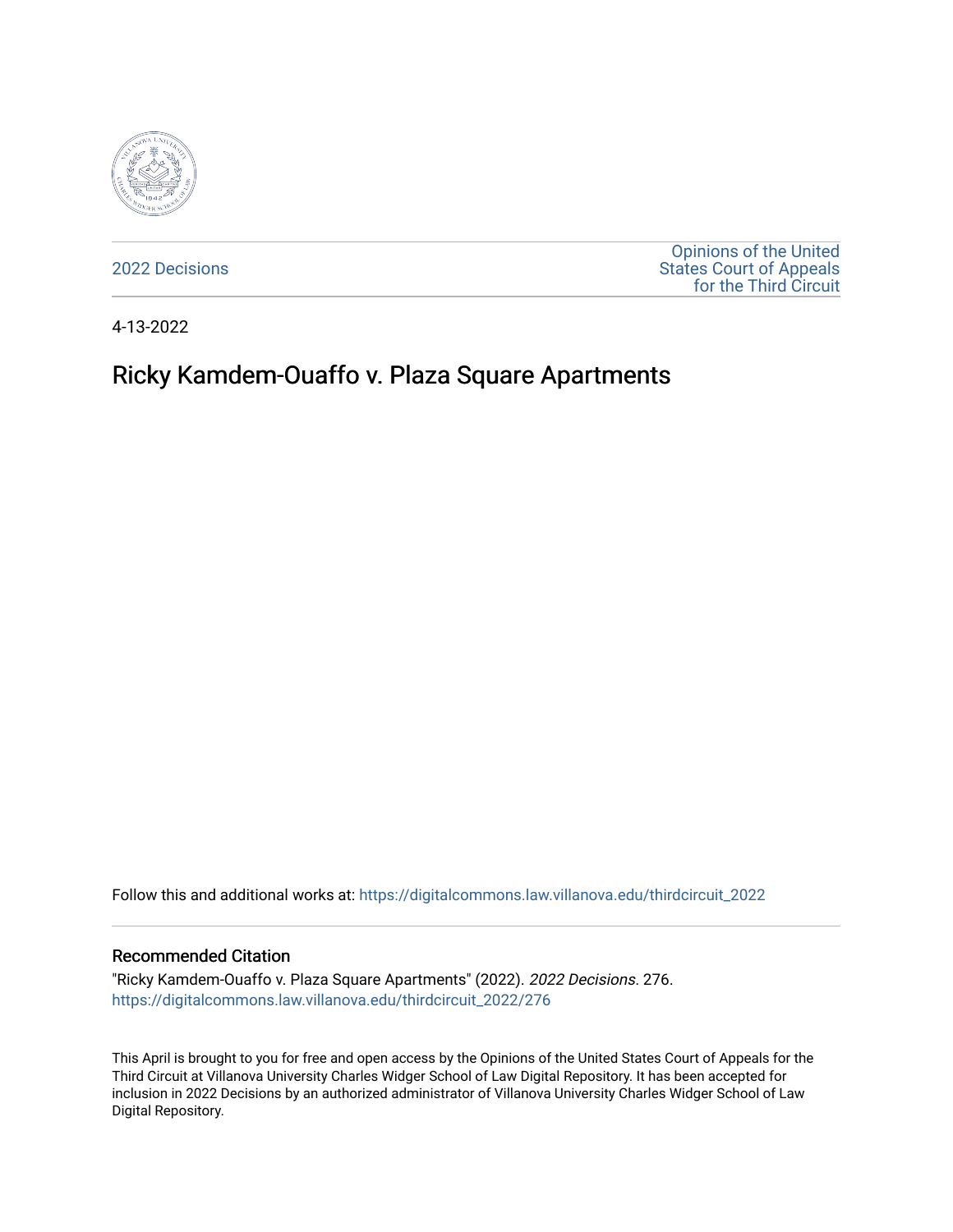#### **NOT PRECEDENTIAL**

### UNITED STATES COURT OF APPEALS FOR THE THIRD CIRCUIT

\_\_\_\_\_\_\_\_\_\_\_

No. 21-2663 \_\_\_\_\_\_\_\_\_\_

## RICKY KAMDEM-OUAFFO, Appellant

v.

## PLAZA SQUARE APARTMENTS; FRANCES AMMONS; MARIA GEMILLIANA DESSI; ALYSSA GOLDMAN; TANYA MARRIOTI; JOHN/JANE DOE

\_\_\_\_\_\_\_\_\_\_\_\_\_\_\_\_\_\_\_\_\_\_\_\_\_\_\_\_\_\_\_\_\_\_\_\_

On Appeal from the United States District Court for the District of New Jersey (D.C. Civil Action No. 3-17-cv-01068) District Judge: Honorable Michael A. Shipp

\_\_\_\_\_\_\_\_\_\_\_\_\_\_\_\_\_\_\_\_\_\_\_\_\_\_\_\_\_\_\_\_\_\_\_\_

Submitted Pursuant to Third Circuit LAR 34.1(a) February 25, 2022 Before: GREENAWAY, JR., PORTER and NYGAARD, Circuit Judges

> (Opinion filed: April 13, 2022) \_\_\_\_\_\_\_\_\_\_\_

> > OPINION\* \_\_\_\_\_\_\_\_\_\_\_

PER CURIAM

Ricky Kamdem-Ouaffo appeals from the District Court's order denying his motion

<sup>\*</sup> This disposition is not an opinion of the full Court and pursuant to I.O.P. 5.7 does not constitute binding precedent.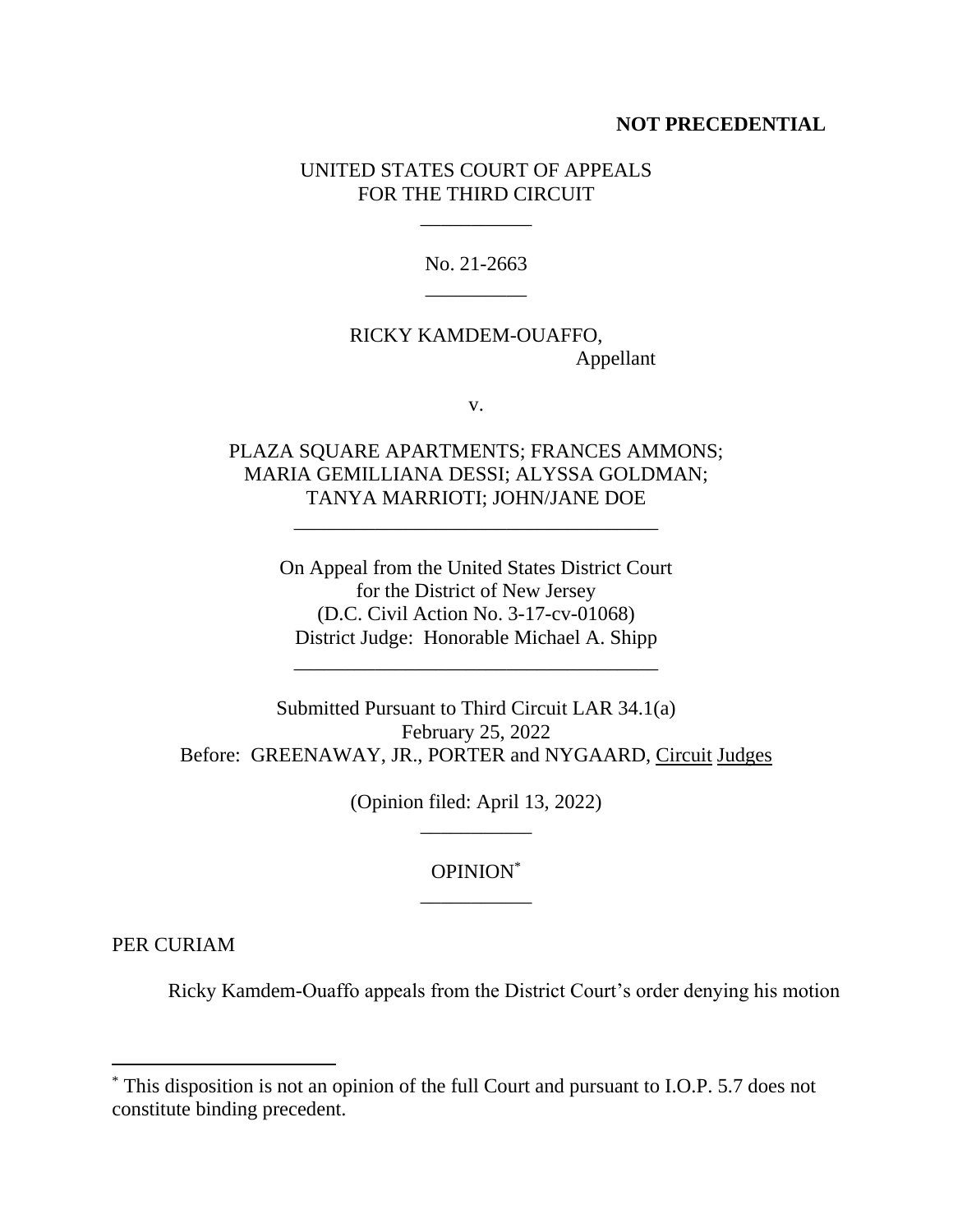for relief under Fed. R. Civ. P. 60(b). This appeal is Kamdem-Ouaffo's third in this matter. We affirmed in his prior appeals. See Kamdem-Ouaffo v. Plaza Square Apartments, 740 F. App'x 766 (3d Cir. 2018) (Kamdem-Ouaffo I); Kamdem-Ouaffo v. Plaza Square Apartments, 840 F. App'x 715 (3d Cir. 2021) (Kamdem-Ouaffo II). We will affirm in this appeal too.

#### I.

Kamdem-Ouaffo filed suit against Plaza Square Apartments and four individual defendants. On his request, the District Court Clerk entered a default against one individual defendant (Frances Ammons). Kamdem-Ouaffo later voluntarily dismissed his claims against the other three individual defendants under Fed. R. Civ. P. 41(a)(1). The case then continued with Plaza Square as the only remaining participating defendant. The District Court ultimately dismissed Kamdem-Ouaffo's complaint but with leave to amend. Kamdem-Ouaffo appealed instead. We concluded that the order of dismissal was a final order and affirmed. See Kamdem-Ouaffo I, 740 F. App'x at 767-68 & n.2.

About two weeks later, Kamdem-Ouaffo filed with the District Court a motion for an extension of time to file an amended complaint. The court denied his motion as moot in light of our ruling and expressly dismissed his complaint with prejudice. Kamdem-Ouaffo appealed again, and we again affirmed. Although we concluded that the District Court could have treated Kamdem-Ouaffo's motion as a Rule 60(b) motion, we declined to disturb its ruling because he did not assert valid grounds for Rule 60(b) relief. See Kamdem-Ouaffo II, 840 F. App'x at 717. As part of our ruling, we concluded that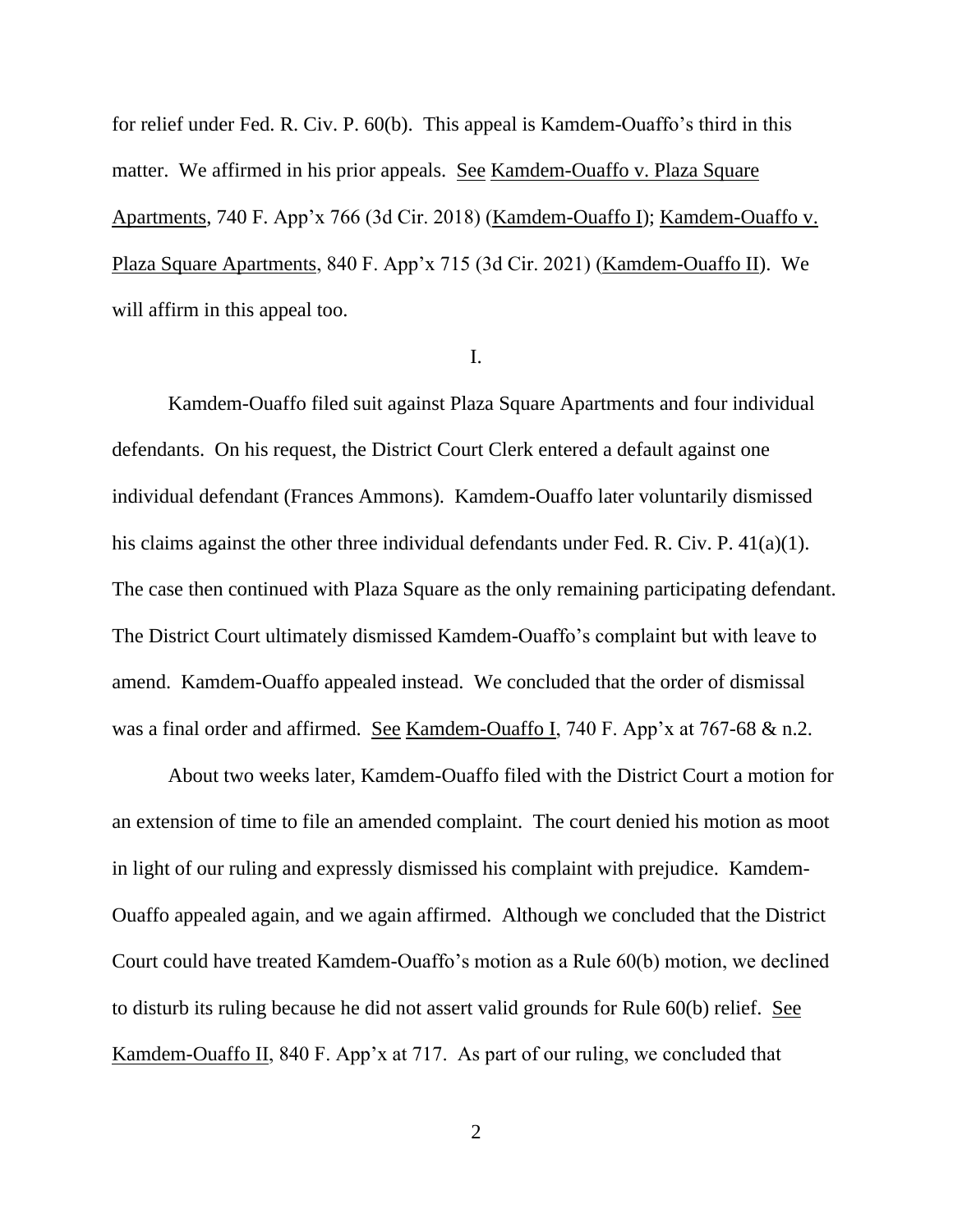Kamdem-Ouaffo's notice of appeal was timely, see id. at 716 n.2, and we clarified that the dismissal with prejudice did not apply to the claims against the three individual defendants who were voluntarily dismissed, see id. at 717 n.3.

Just three days later, Kamdem-Ouaffo returned to the District Court again. (He also filed a petition for rehearing in Kamdem-Ouaffo II, which we denied.) This time, Kamdem-Ouaffo expressly invoked Rule 60(b) and requested two forms of relief. First, he asked the court to "supplement or clarify" one of its orders in light of our ruling that his notice of appeal had been timely. Second, he asked the court to reinstate his claims against the three individual defendants whom he had voluntarily dismissed. The court denied that motion, and Kamdem-Ouaffo appeals.<sup>1</sup>

II.

Kamdem-Ouaffo does not challenge the denial of his first request for relief, and there was no basis for that request in any event.<sup>2</sup> Kamdem-Ouaffo does challenge the denial of his second request for relief, but that request did not warrant relief either.

<sup>&</sup>lt;sup>1</sup> The District Court's order denying Rule  $60(b)$  relief is a final decision over which we have jurisdiction under 28 U.S.C. § 1291. See Jackson v. Danberg, 656 F.3d 157, 162 (3d Cir. 2011). We review that order for abuse of discretion but exercise plenary review over legal issues. See Coltec Indus., Inc. v. Hobgood, 280 F.3d 262, 269 & n.8 (3d Cir. 2002). Kamdem-Ouaffo has not invoked any particular subsection of Rule 60(b), but we construe his motion as one under Rule 60(b)(6). Relief under Rule 60(b)(6) is "extraordinary" and is reserved for "exceptional circumstances." Id. at 273. We note that our ruling would be the same if Kamdem-Ouaffo's arguments could be read to invoke any other provision of Rule 60(b) or any other rule.

<sup>&</sup>lt;sup>2</sup> In <u>Kamdem-Ouaffo II</u>, he appealed the District Court's order denying his request for an extension of time to amend his complaint. He also filed a motion with the District Court to reconsider that order. The court denied that motion. In doing so, the court noted that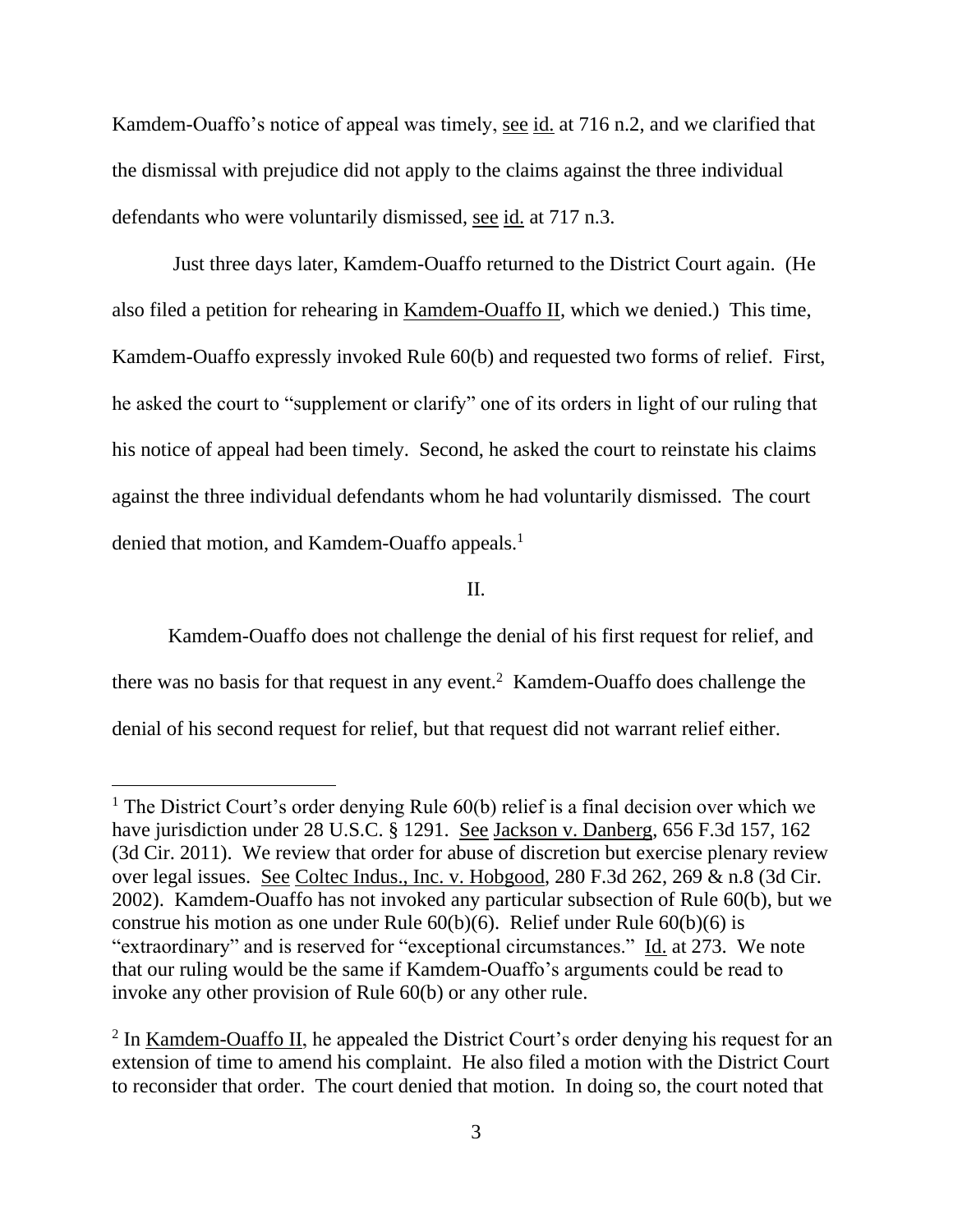Kamdem-Ouaffo argues that the District Court should have reinstated his claims against the three defendants whom he voluntarily dismissed. In Kamdem-Ouaffo II, we clarified that the dismissal of Kamdem-Ouaffo's claims against Plaza Square with prejudice did not apply to these three defendants. Instead, Kamdem-Ouaffo's voluntary dismissal of his claims against those three defendants effected a dismissal without prejudice. See Fed. R. Civ. P. 41(a)(1)(B); see also Noga v. Fulton Fin. Corp. Emp. Benefit Plan, 19 F.4th 264, 271 n.3 (3d Cir. 2021) (noting that Rule 41 may be used to dismiss claims against particular parties). Thus, as the District Court advised Kamdem-Ouaffo, his voluntary dismissal of his claims against these three defendants does not prevent him from filing another complaint against them in the future.

Kamdem-Ouaffo argues that the District Court should have reinstated his claims against these defendants in this action instead. The court concluded that it lacked jurisdiction to do so. As in Kamdem-Ouaffo II, the court could have considered relief under Rule  $60(b)$ .<sup>3</sup> But also as in <u>Kamdem-Ouaffo II</u>, there is no reason to remand

there was some question (as we had advised Kamdem-Ouaffo) whether his notice of appeal was timely. The court then liberally construed his motion for reconsideration as also seeking an extension of time to appeal under Fed. R. App. P. 4(a)(5), and it denied that request as well. Kamdem-Ouaffo did not separately appeal from that ruling. See Kamdem-Ouaffo II, 840 F. App'x at 716 n.2. We ultimately construed his motion for reconsideration as a motion under Fed. R. Civ. P. 59(e) that extended his time to appeal, and we deemed his notice of appeal timely for that reason. See id. Kamdem-Ouaffo argued in his Rule 60(b) motion that the District Court should "supplement or clarify" its order denying reconsideration and Rule 4(a)(5) relief because we deemed his appeal timely. But the District Court's denial of Rule 4(a)(5) relief was of no moment because we deemed Kamdem-Ouaffo's appeal timely for another reason. And our ruling that his appeal was timely provided no basis to reconsider the order that we went on to affirm. <sup>3</sup> In concluding otherwise, the District Court relied on our statements that "the court has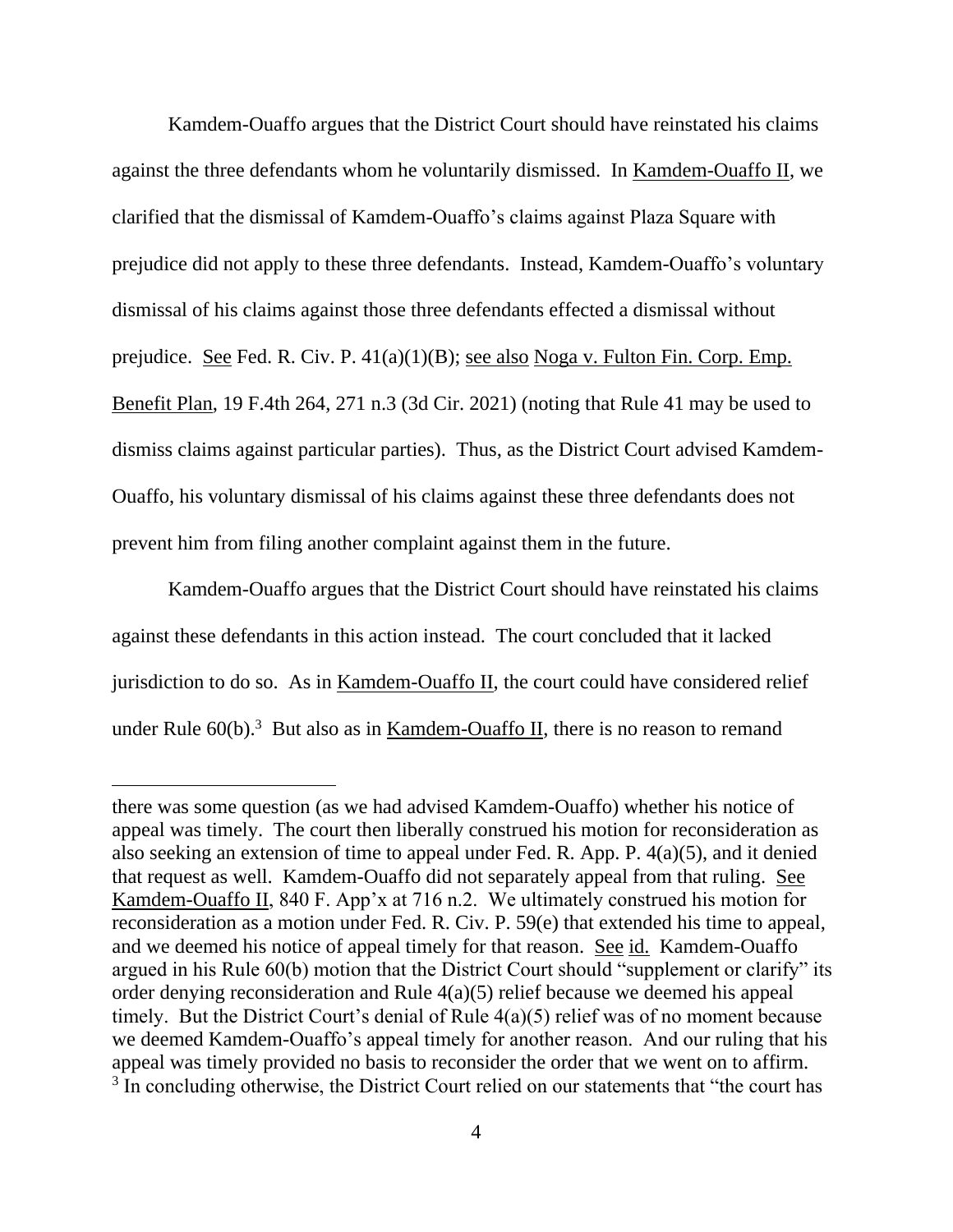because Kamdem-Ouaffo raised nothing that might have warranted such relief. The Rule 60(b) hurdles are particularly high when a plaintiff seeks to reinstate claims that the plaintiff has voluntarily dismissed. See Coltec Indus., 280 F.3d at 273 & n.15. The only reason that Kamdem-Ouaffo gave for seeking reinstatement was our clarification in Kamdem-Ouaffo II that the District Court's with-prejudice dismissal did not apply to these claims. But the dismissal of these claims had always been without prejudice, see Fed. R. Civ. P. 41(a)(1)(B), and there is nothing extraordinary about our clarification of that fact. Nor did Kamdem-Ouaffo offer anything else that might have given the District Court a basis to grant his request.<sup>4</sup>

<sup>4</sup> For the first time on appeal, Kamdem-Ouaffo argues that filing a new complaint against the voluntarily dismissed defendants would be less advantageous than reinstatement for a number of reasons, including that filing a new complaint would require another filing fee and service of process and that a new complaint might be barred by res judicata. We typically do not consider arguments raised for the first time on appeal. See Laurel Gardens, LLC v. McKenna, 948 F.3d 105, 114-15 (3d Cir. 2020). We note, however, that these circumstances are not extraordinary either because they are foreseeable results of Kamdem-Ouaffo's election to voluntarily dismiss these claims and proceed to judgment on his claims against Plaza Square. We also note that Kamdem-Ouaffo's

no role to play" following a voluntary dismissal and that "[a] proper notice [of voluntary dismissal] deprives the district court of jurisdiction to decide the merits of the case." In re Bath & Kitchen Fixtures Antitrust Litig., 535 F.3d 161, 166 (3d Cir. 2008). But Bath & Kitchen held that courts lack the authority to deny a proper voluntary dismissal and then rule on the merits of the dismissed claim. Bath & Kitchen did not involve a request to reinstate a dismissed claim. "When fewer than all defendants are dismissed voluntarily, . . . the court retains plenary power to reinstate those defendants until the claim has been adjudicated as to the remaining defendants." Williams v. Rene, 72 F.3d 1096, 1101 (3d Cir. 1995) (quotation marks omitted). Thereafter, the District Court may reinstate claims against voluntarily dismissed defendants under Rule 60(b). See, e.g., Yesh Music v. Lakewood Church, 727 F.3d 356, 359-63 (5th Cir. 2013) (collecting cases, including Williams v. Frey, 551 F.2d 932, 934-35 (3d Cir. 1977), abrogated in part on other grounds by Torres v. Oakland Scavenger Co., 487 U.S. 312 (1988)).